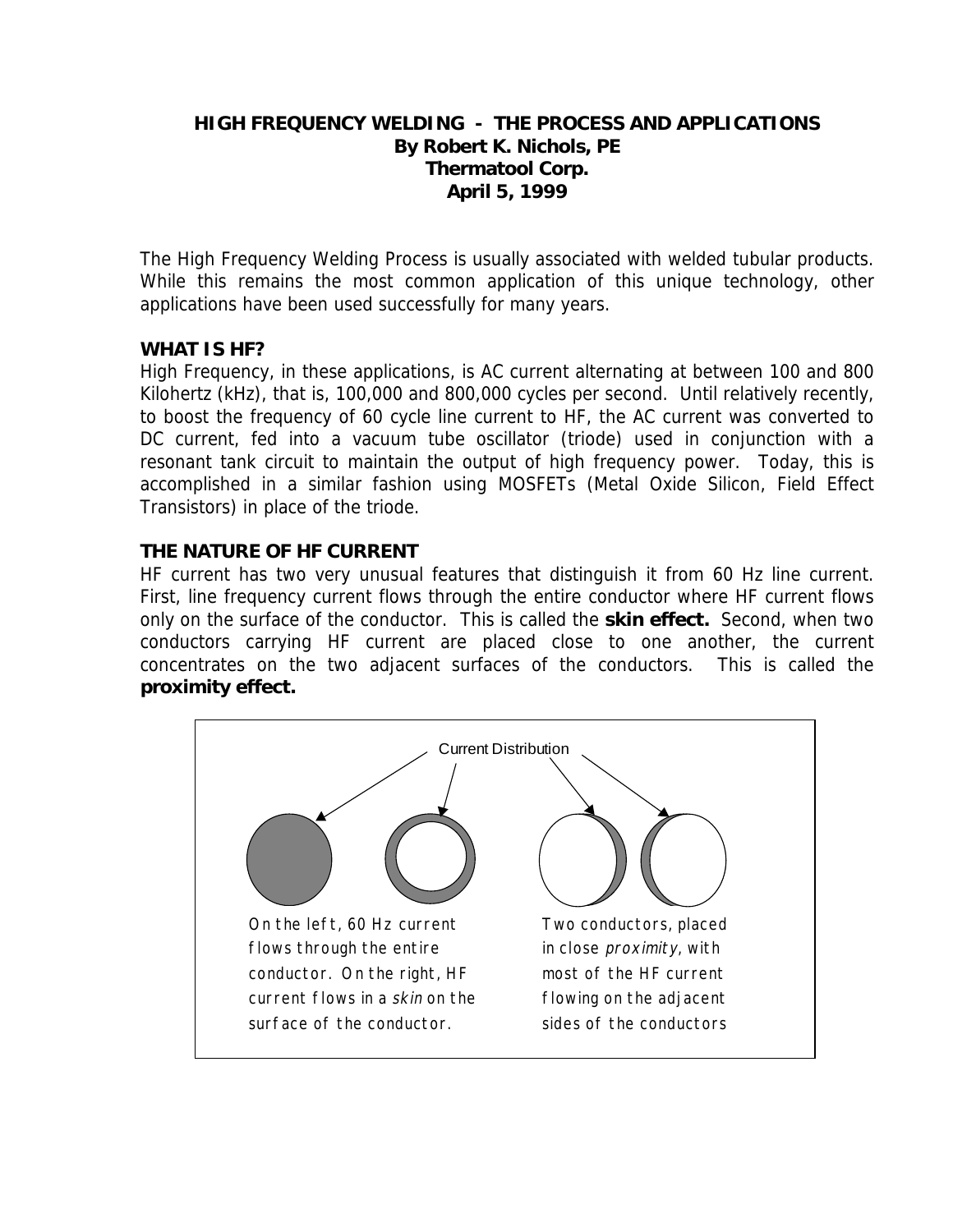#### **FREQUENCY AND REFERENCE DEPTH**

The depth of the "skin" that carries the HF current is a function of the material, material temperature and the frequency of the current. Generally, higher frequencies have shallower skin depths and lower frequencies have deeper skin depths. The skin depth is referred to as the **reference depth** and can be calculated with the following formula:

$$
d = 3160 \sqrt{\rho / \mu f}
$$

where  $d =$  reference depth  $\qquad \qquad$  Note: 3160 is a constant for steel.

 $\rho$  = resistivity in ohm-inches

 $f = frequency$  in cycles per second

Most HF welds are "forge welds" in that they neither use a filler metal nor melt the edges together as do more conventional welding methods. The forge weld is accomplished first by applying the HF current to the edges, either by direct contact or induction coil. Next the edges are brought together under pressure forcing the liquid metal to ejected from the bond plane. Lastly, the hot, unoxidized metal beneath the liquid metal on each edge metallurgically bonds to form the weld.



# **SPEED AND POWER**

HF welders have been produced with power ratings from 60 kilowatts to over 1 megawatt. The tank circuits can be tuned for frequencies of 100 kilohertz to 1 megahertz. This broad range of frequency and power can be applied to pipe as large as 24" (610mm) diameter by .900" (22.9mm) wall running at 30 feet per minute (9.1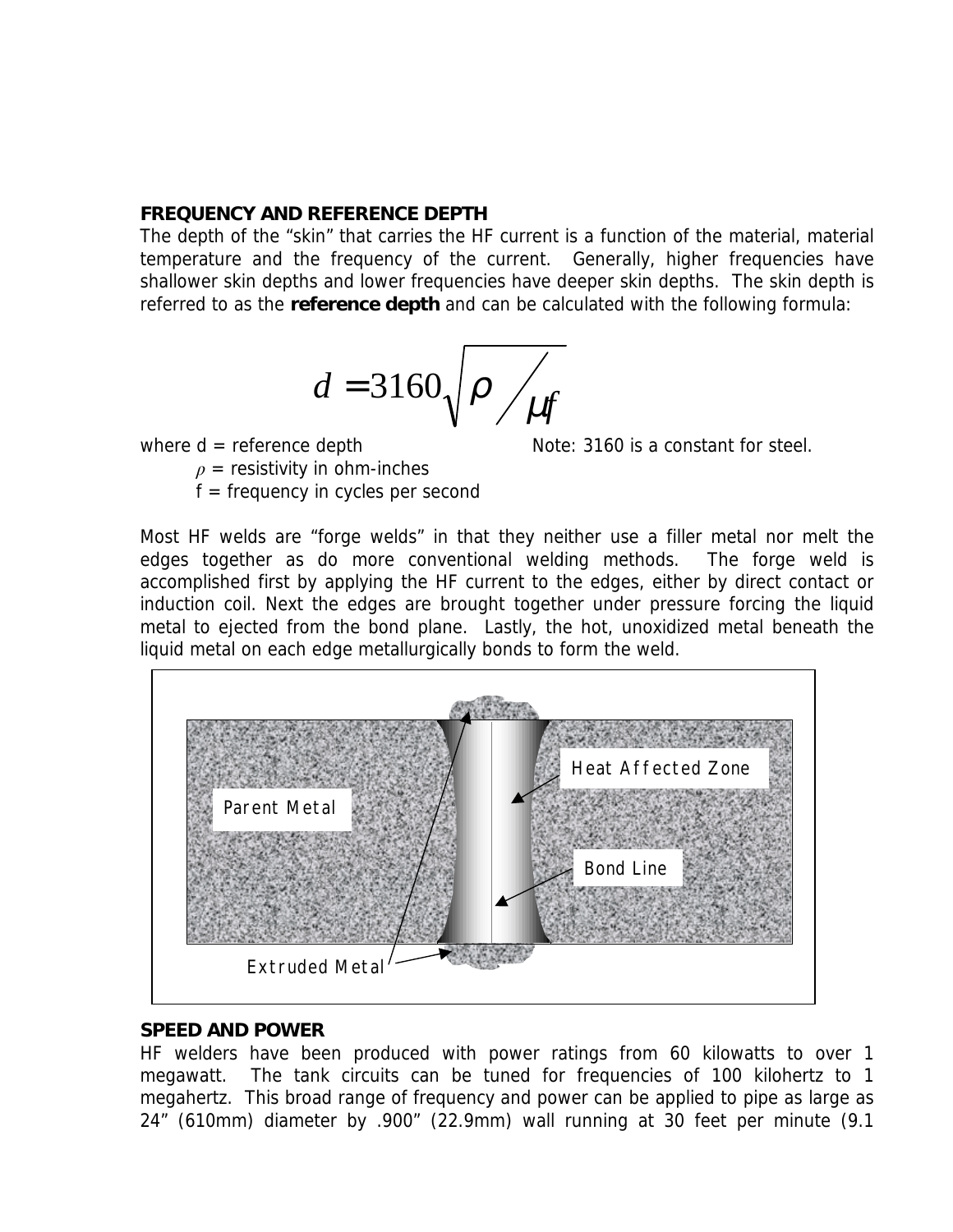meters per minute) to 1" (25.4mm) diameter x .090" (2.3mm) wall running at 1000 fpm (304 mpm).

The HF process has been successfully applied to steel, copper, brass, aluminum, stainless steel, titanium, and gold. It can be applied to any electrically conducting material and in shapes other than tubular. For instance it has continuously welded structural I-beams from 3 separate coils of strip steel at 70 fpm (21 mpm). It can be used to weld a spiral fin onto a tube to make boiler tubes at 450 rpm. Many other examples are presented at the end of this paper.

# **METHODOLOGY**

Although the application varies, the basic principle of HF welding involves creating a "vee" where the two surfaces to be welded are brought together. The example below illustrates this in a tube welding application showing both the contact and induction method.

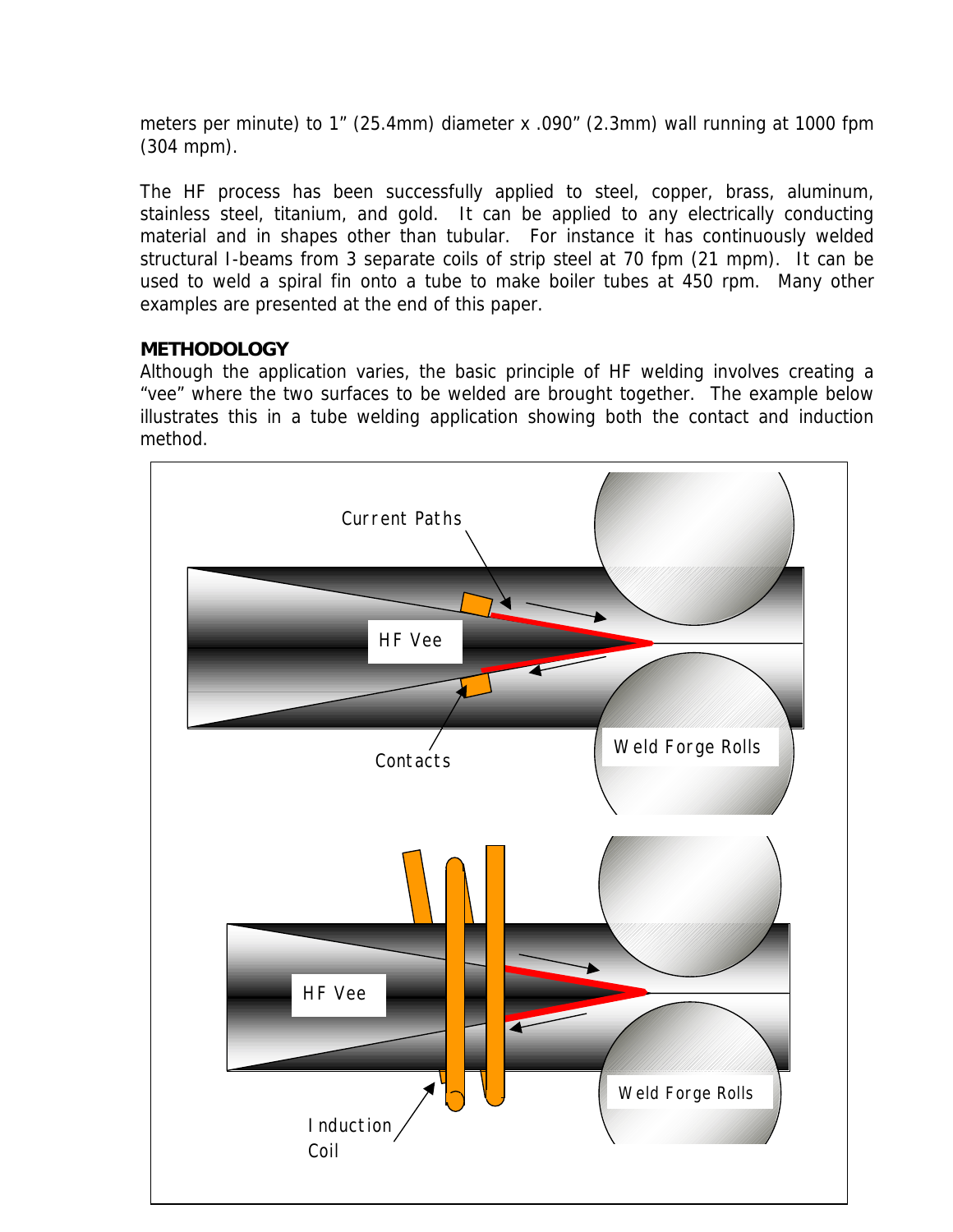As the previous two illustrations show, forming the flat strip into a cylinder creates the HF vee. The edges are heated by the resistance of the HF current flowing in the edges of the vee. As they get closer, the contribution of the Proximity Effect concentrates the current and more heat is created until at the apex of the vee, the metal on the edge surface is molten. As the edges pass through the weld rolls, the molten metal is ejected and the forge weld is formed.



The above drawings illustrate how it is possible to create the HF vee in non-tubular shapes. Both methods are extensively used to manufacture finned tube for use in boilers and heat exchangers.

With just a slight modification to the fin welding technique, the HF process can be adapted to weld I-Beams and H-beams as shown below.

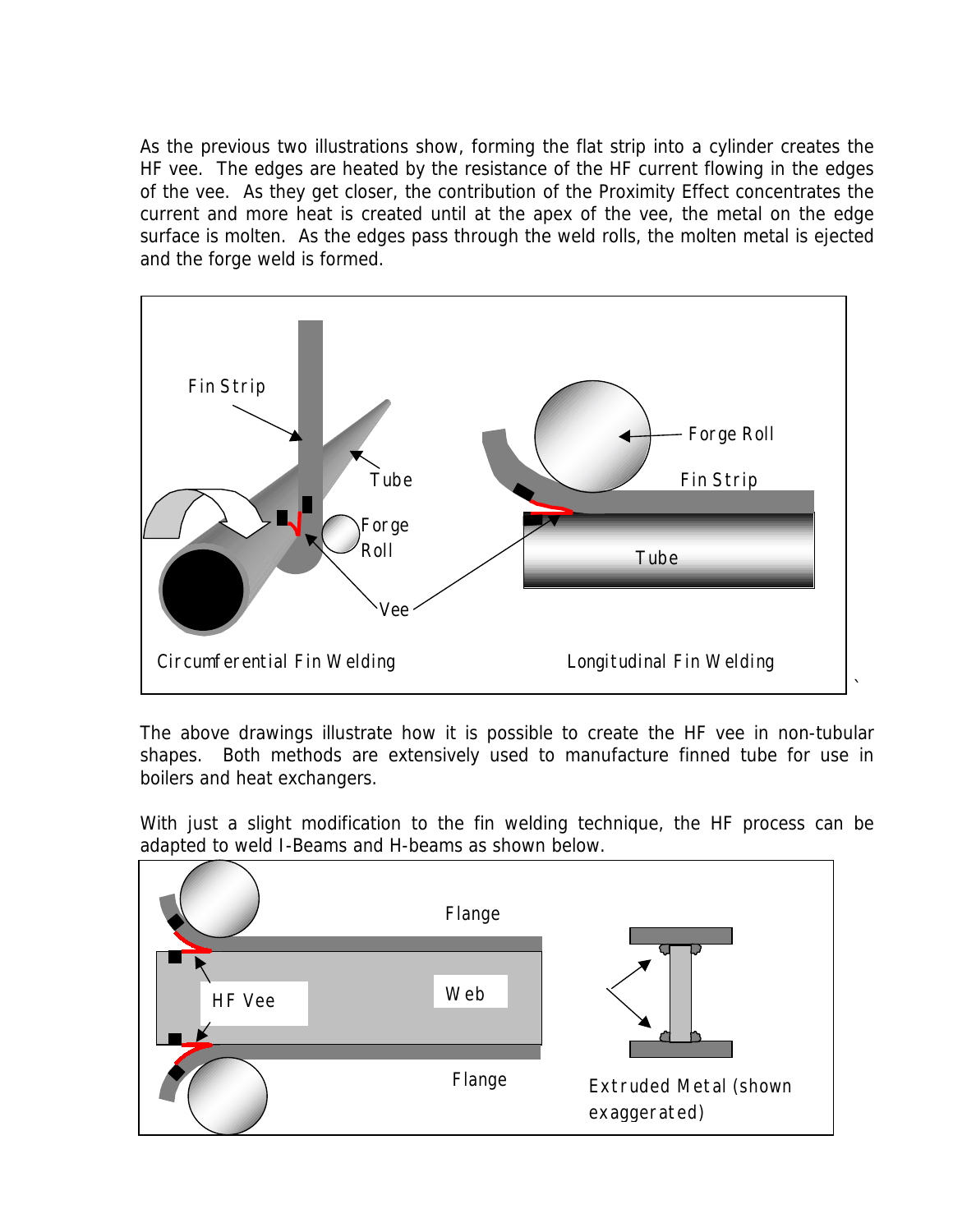#### **THE HF VEE**

To successfully utilize the HF process, the apex of the vee should be as near the weld point as possible. The degree of opening is influenced by the material being welded but is generally kept between 3 and 7 degrees. The edges should be kept parallel and flat as they approach one another. Any variation in vee length during the process will result in variations in heat and thus, weld quality.

#### **THE HF WELDER**

Shown below is a state-of-the-art Solid State HF welder. This system will supply up to 600 kW of power at a frequency of 100 kHz to 1MHz. Larger and smaller units are available from several manufacturers. In the pages following, you will find numerous examples from actual HF welding applications.



# **HYDROFORMING APPLICATIONS**

The renewed interest in tube hydroforming has prompted many people to supply tube to this market. Many have succeeded and a few have failed and those who fail usually cite "bad welds" as the problem. This is usually due to faulty set-up and execution of the HF weld. Done properly, with the care and attention demanded by any critical application, HF welded tube can be readily hydroformed. Low carbon contents seem to perform better although HSLA and stainless steels have been successfully hydroformed. Nonferrous HF welded tubes are also easily processed. Seam annealing of the weld is not usually necessary but may improve the ductility in the Heat Affected Zone of higher alloy materials.

For further information or answers to questions about your specific application, please contact Robert K. Nichols, PE, Manager-Applications and Process Engineering for Thermatool Corp., 203-468-4281 or e-mail at **bobn@ttool.com**.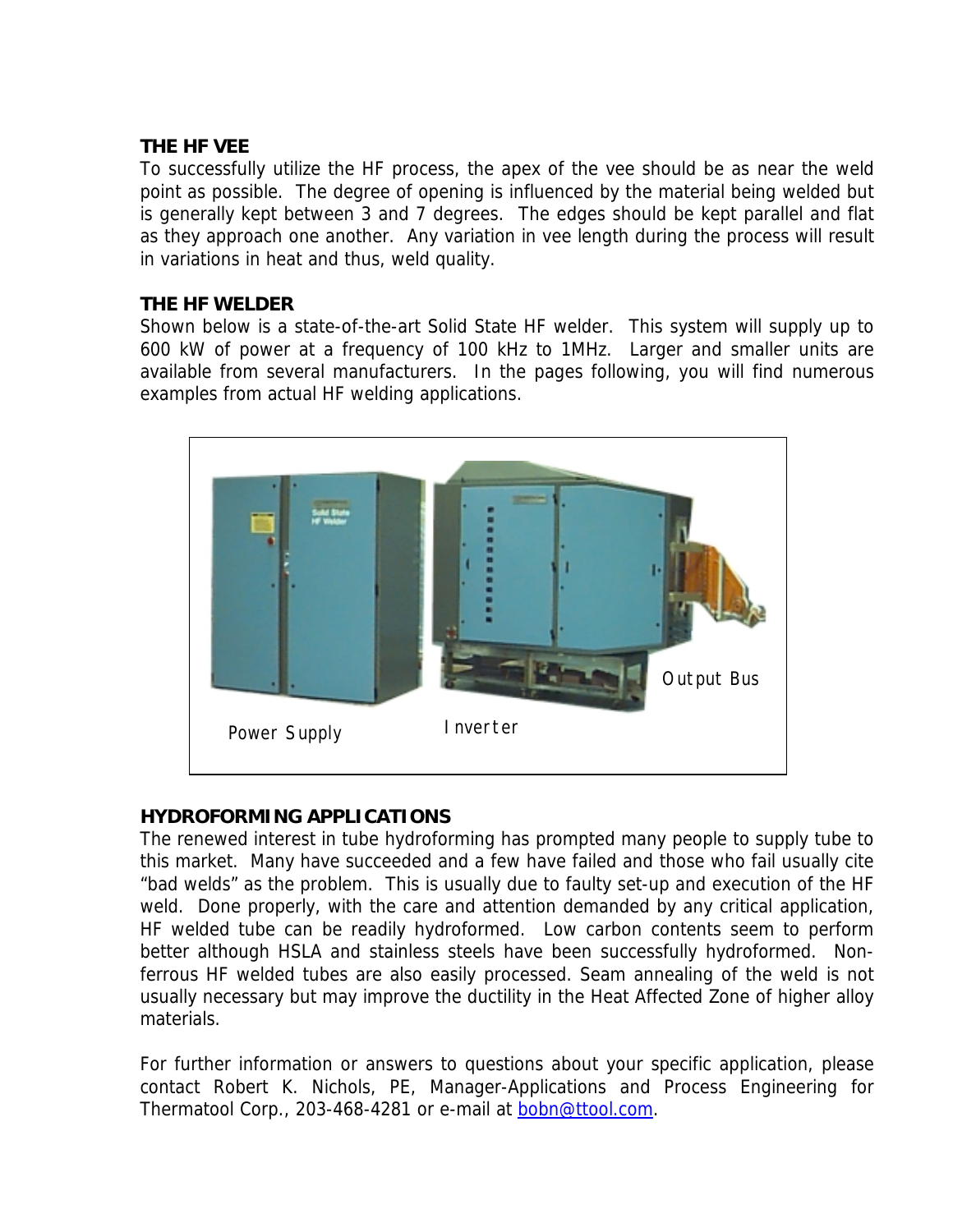







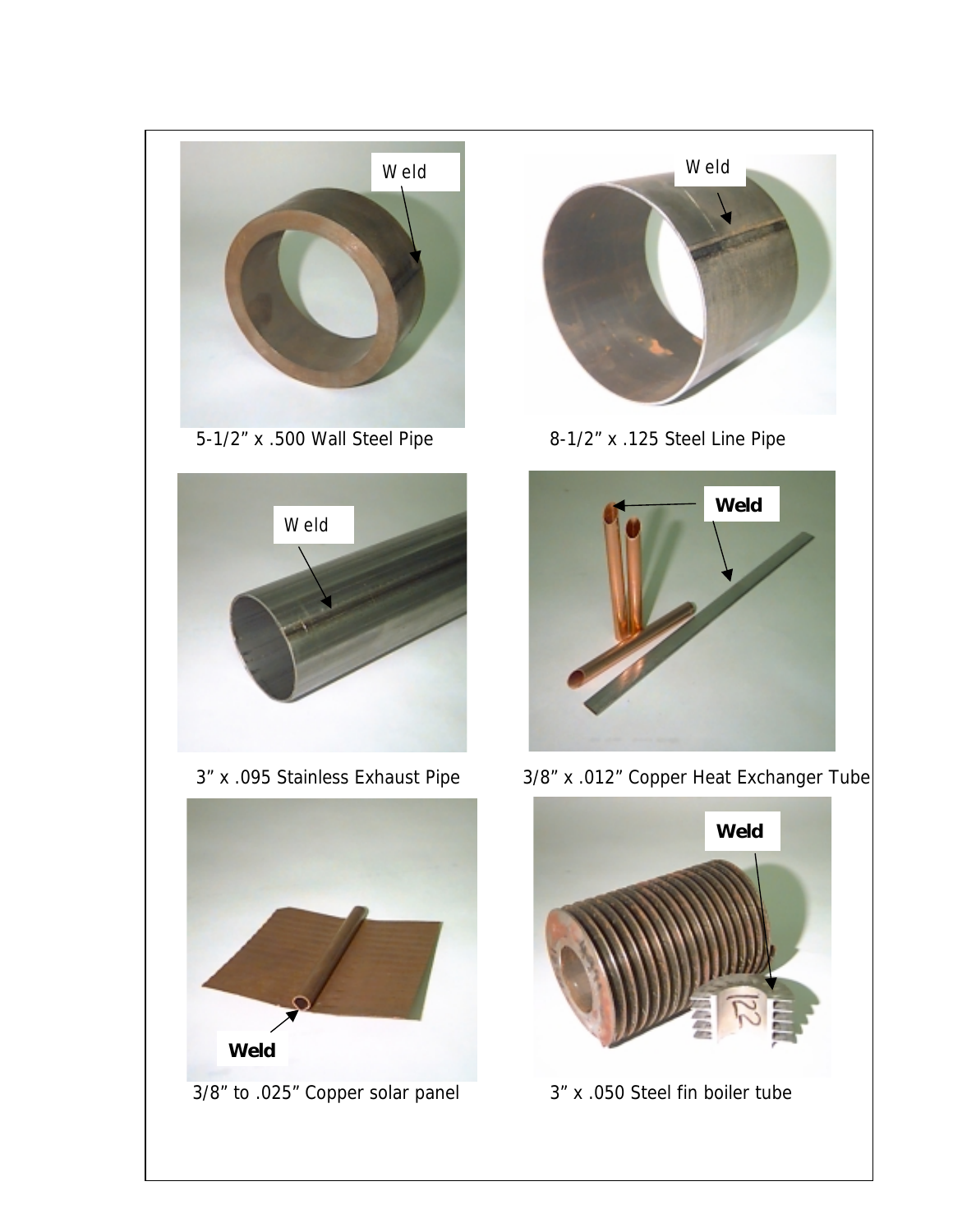